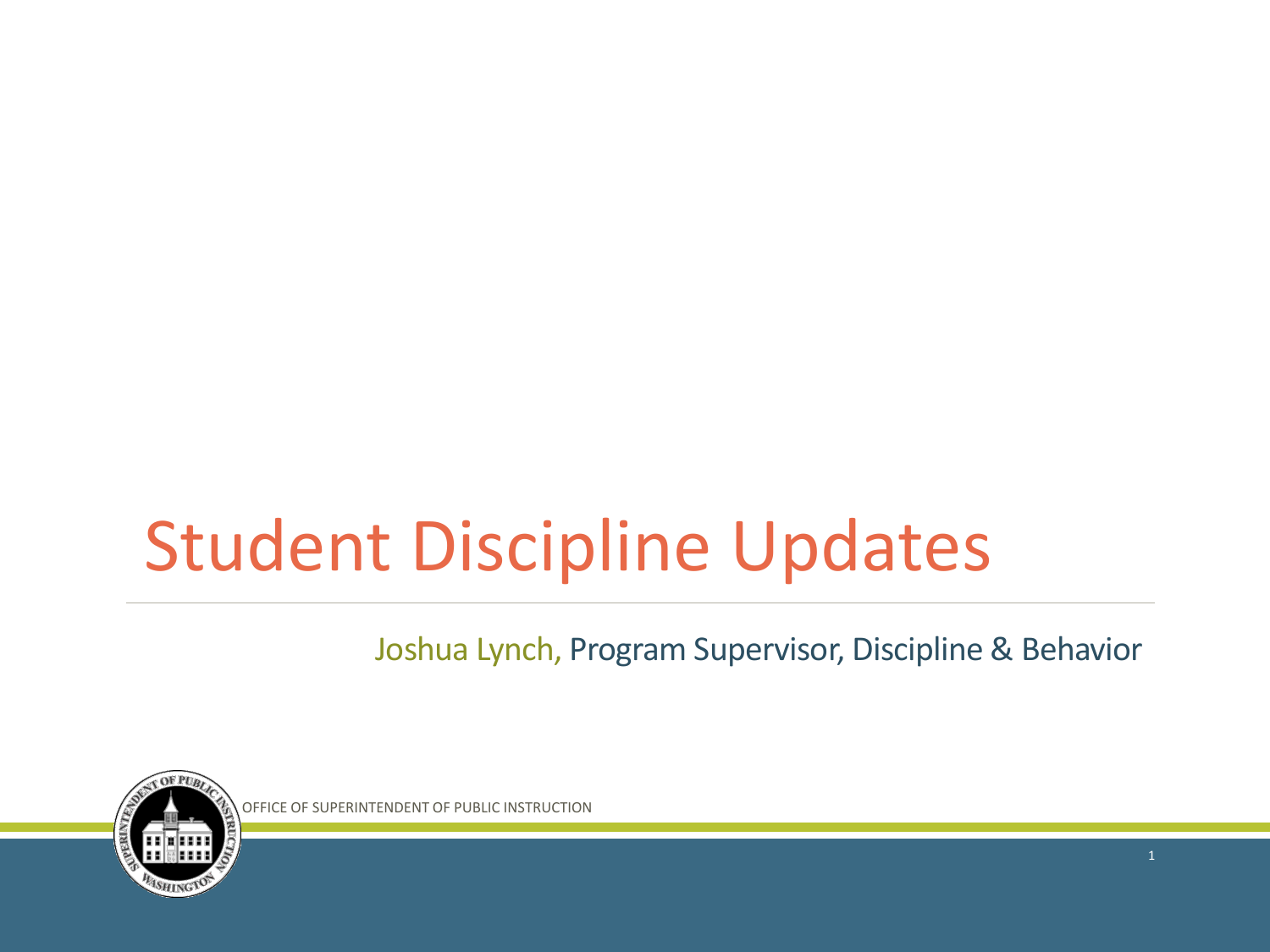### Student Discipline: Updates

- A. Student Discipline Rulemaking
- B. Behavior Menu of Best Practices
- C. Discipline Data
- D. Student Discipline Training
- E. ESSA and Student Discipline

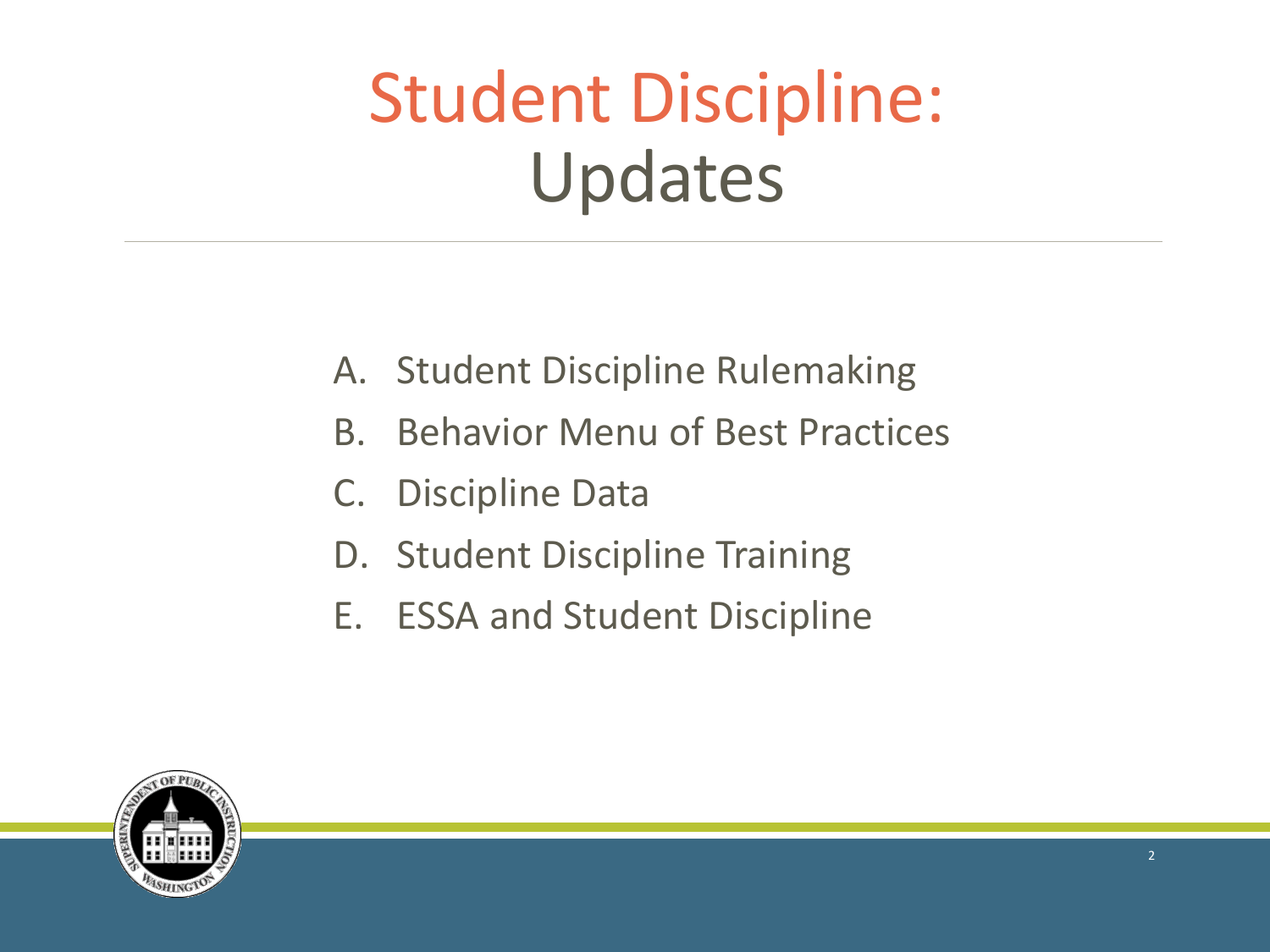# (2013) ESSB 5946: Student Discipline and Behavior

 Set **time limits on exclusionary discipline** practices and provided additional due process rights for students.

 Created **Discipline Task Force** to develop data collection and definition standards related to school discipline.

 Directed OSPI Data Governance to **revise CEDARS** to incorporate Task Force data collection standards.

Made **discipline data publically available** through OSPI website.

 Included **behavior in the scope of LAP** and directed OSPI to create a **menu of best practices for behavior**.

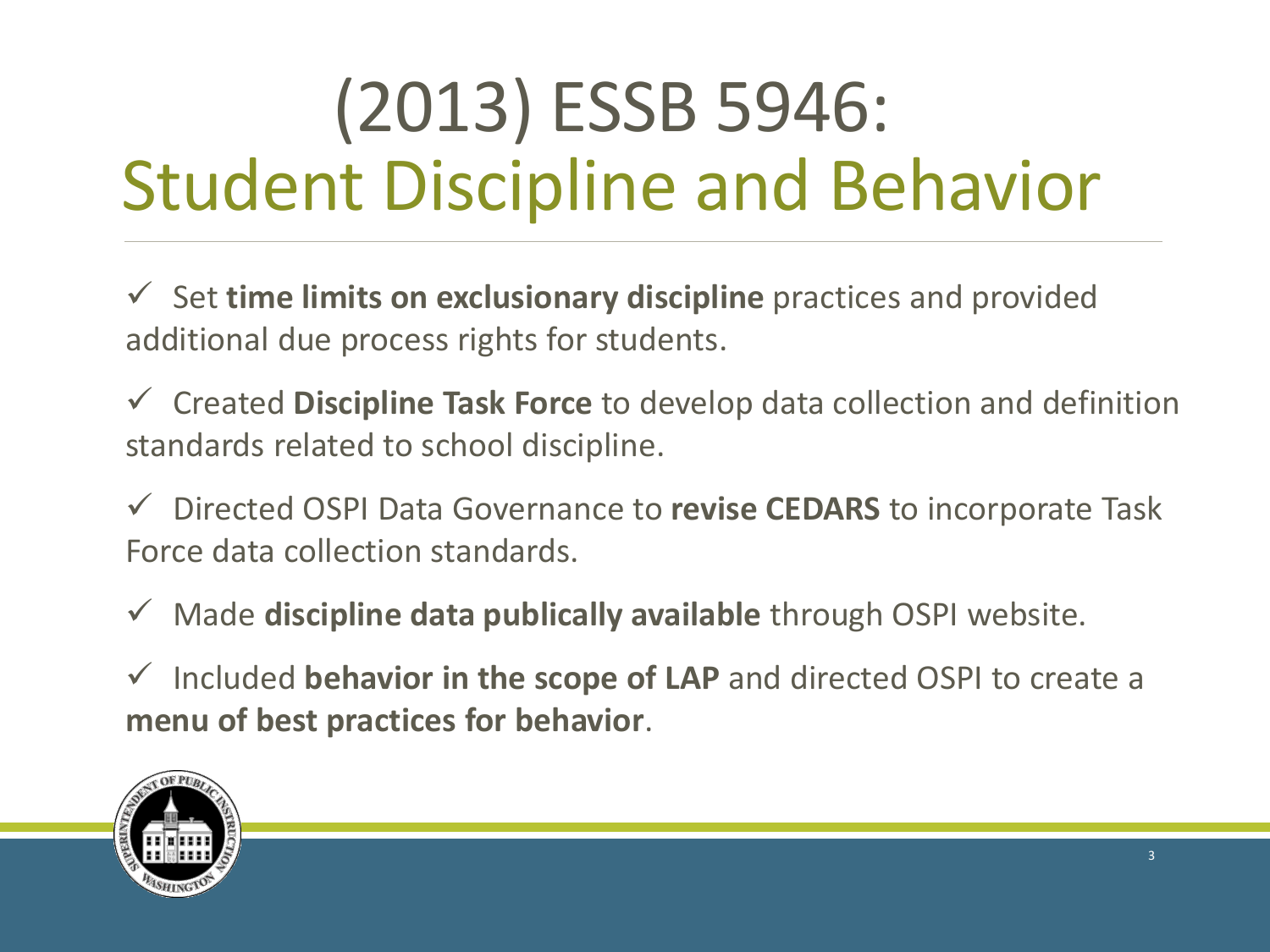# 4SHB 1541:

# Disproportionality in Student Discipline

- A long-term suspension or expulsion must not exceed the **length of an academic term.**
- School districts **restricted from using long-term suspension or expulsion** except for certain severe behavior violations.
- $\checkmark$  School districts may not suspend the provision of educational services as a disciplinary action and must **provide an opportunity for students to receive educational services** while suspended or expelled.
- School districts **must use disaggregated data** to monitor the impact of district discipline policies and procedures.
- School districts **must review and update discipline policies** and procedures in consultation **with staff, students, families, and the community**.

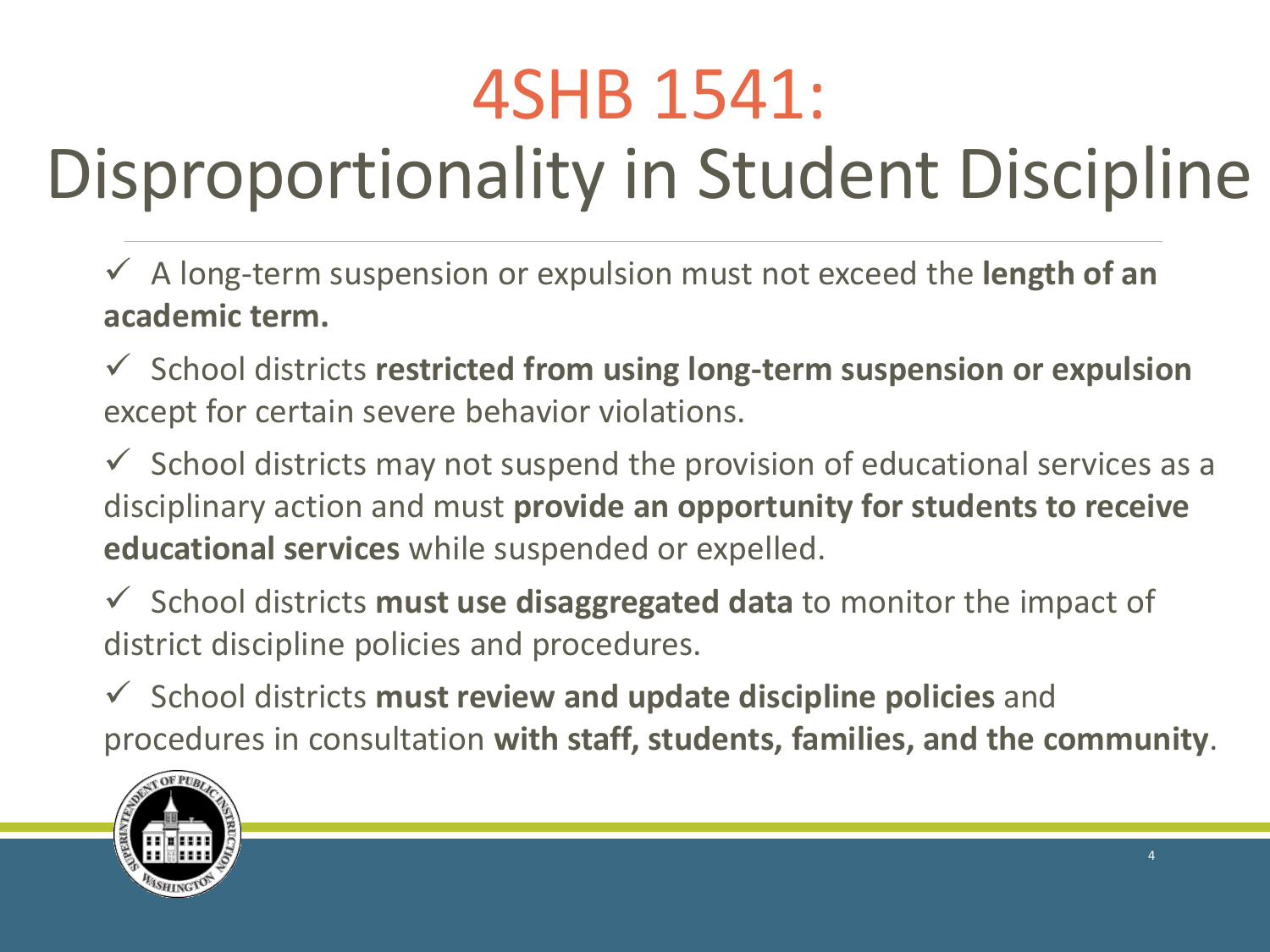## Discipline Rulemaking: Phase 1

#### **Student Discipline**

Chapter 392-400 WAC

**Purpose:** Expedited rulemaking to align Chapter 392-400 WAC with HB 1541 (expedited rulemaking does not allow for guidance beyond alignment)

**Effective:** September 1, 2016

#### **Communication:**

- Bulletin: June 9, 2016
- Updated WSSDA Policies: July 2016
- Ongoing district training

#### **Enrollment Reporting** WAC 392-121-108

**Purpose:** Allow school districts to count students who have been suspended or expelled for enrollment, so long as educational services are provided

**Effective:** September 1, 2016

**Communication:**

•Student Enrollment Handbook: Aug. 2016 •Bulletin: Sept. 8, 2016 •District training

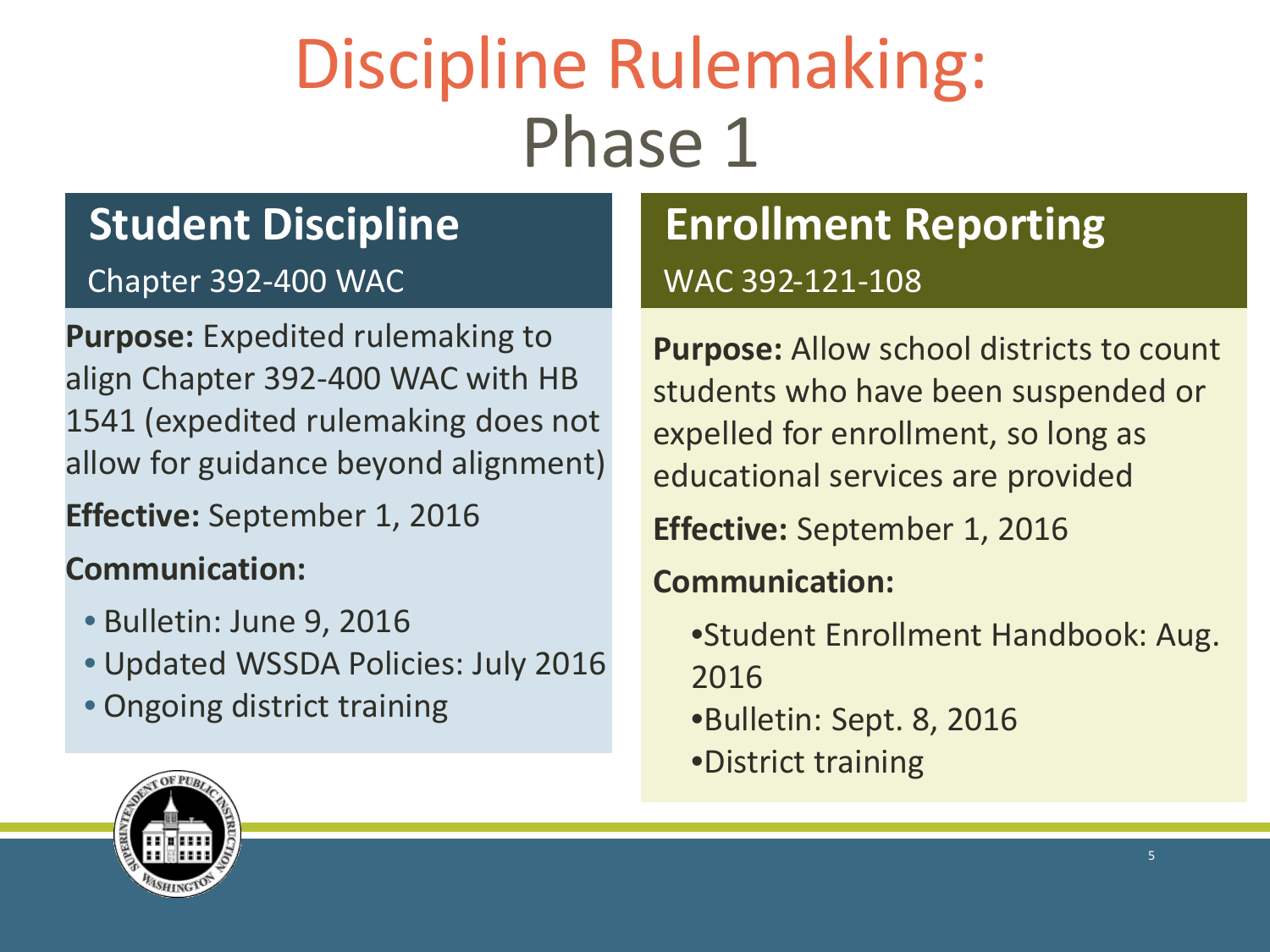### Discipline Rulemaking: Phase 2

#### **Substantial rewrite of Chapter 392-400 WAC for the purpose of:**

- Improving the clarity and readability of the rules for both school districts and families
- Clarifying requirements that became effective in 2016 with passage of House Bill 1541
- Increasing opportunities for families to participate in the development of discipline policies and in resolving disciplinerelated issues
- Incorporating feedback from internal and external groups, including the Student Discipline Task Force that OSPI reconvened between Oct. 2016 and Jan. 2017

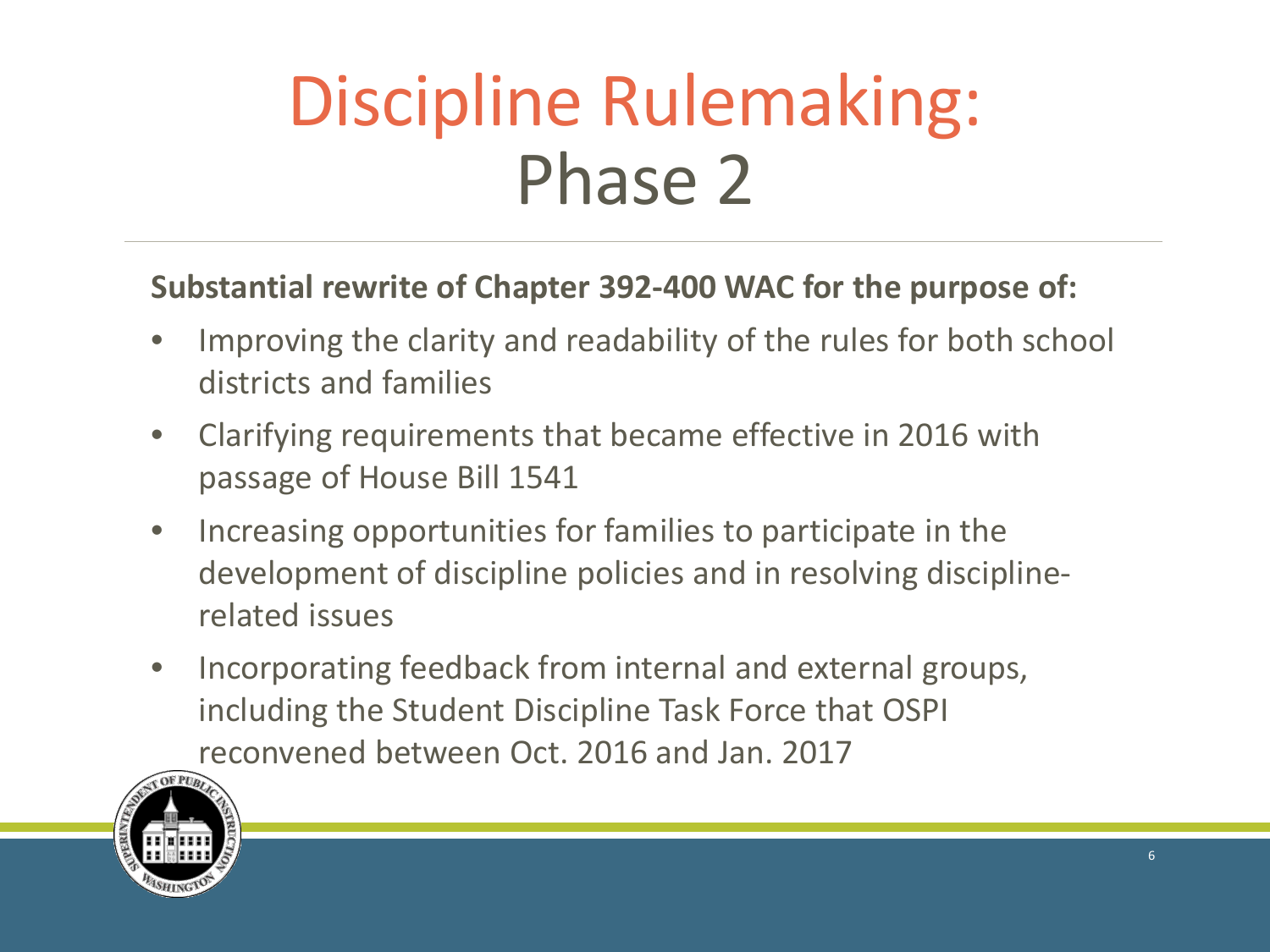# Student Discipline Proposed Rules

**Public comment period is open until November 13, 2017 at 5:00pm**

**Written comments:** [DisciplineRuleComments@k12.wa.us](mailto:DisciplineRuleComments@k12.wa.us)

**Public Hearings:**

October 17, 2017 | Spokane | 1:30–4:30 p.m. October 30, 2017 | Yakima | 3:00–6:00 p.m. November 7, 2017 | Renton | 1:00–5:00 p.m. November 13, 2017 | Olympia | 1:00–4:00 p.m.

**For more information:** <http://www.k12.wa.us/studentdiscipline/rules>

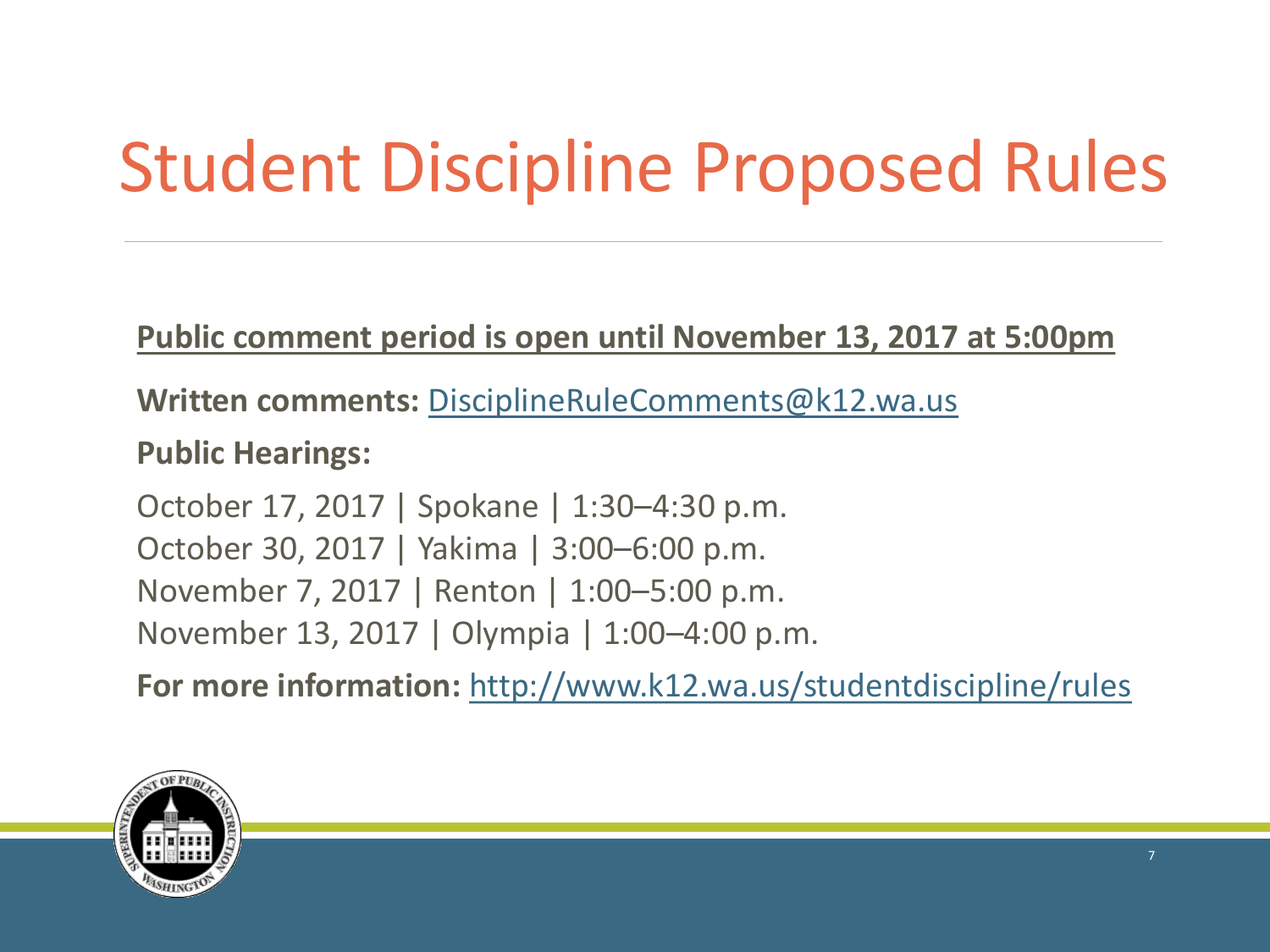# Discipline Data: 2015–16 School Year

Discipline data publically released on August 4, 2017

**3.7%** of all students in Washington were suspended or expelled during the 2015–16 school year (42,581 students in total)

Statewide discipline rates are decreasing:

Out-of-School Exclusions: **5% decrease** (1804 fewer students than 2014–15) Long-term Suspensions: **18% decrease** (592 fewer students than 2014–15) Expulsions: **41% decrease** (497 fewer students than 2014–15)

However, racial disparities and disparities by other student groups continue…

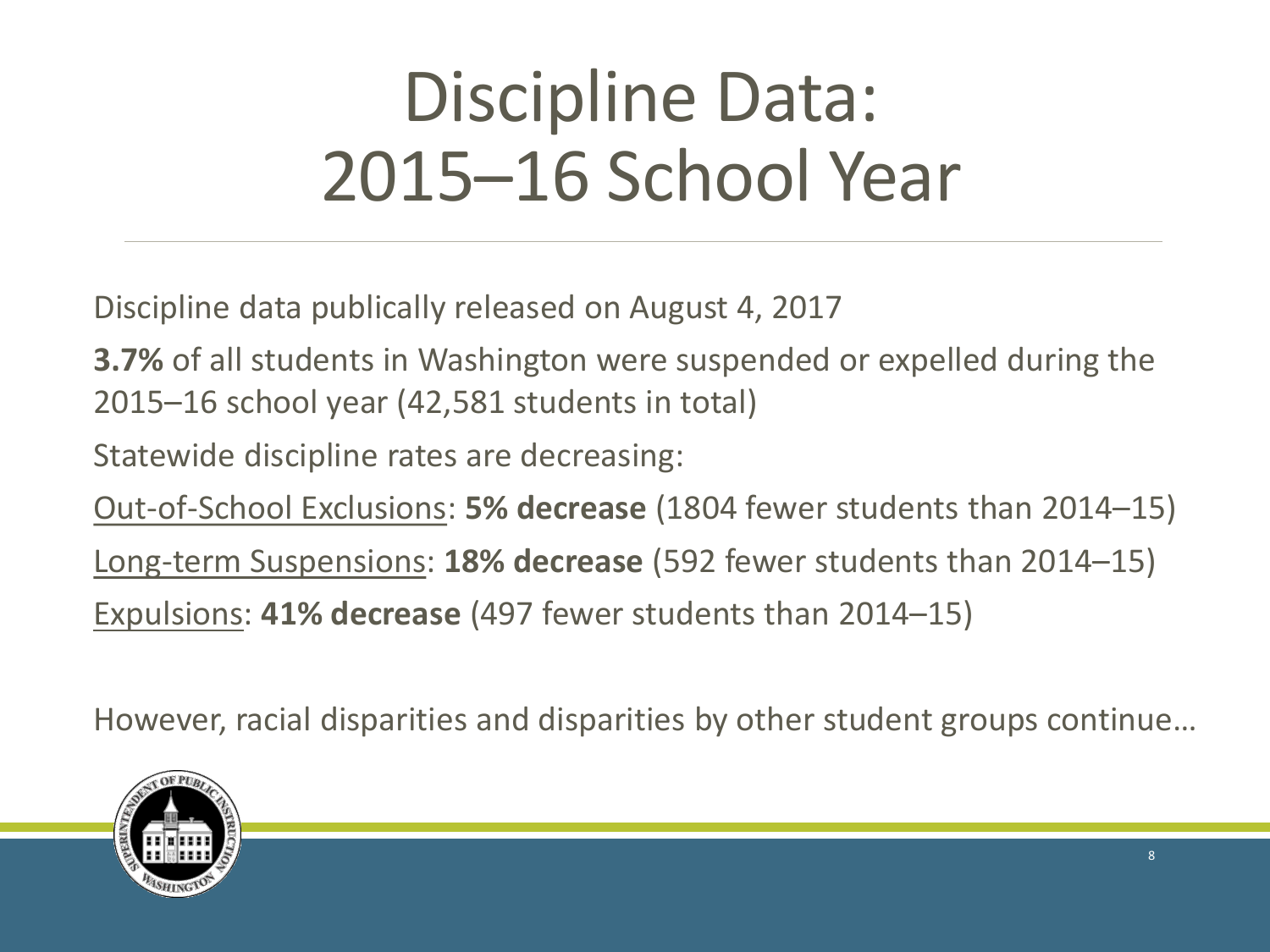|       |      | School Year |      |          |                                   |                         | School Year |         |         |         |  |
|-------|------|-------------|------|----------|-----------------------------------|-------------------------|-------------|---------|---------|---------|--|
|       |      |             |      |          |                                   |                         | 2013        | 2014    | 2015    | 2016    |  |
| 10.0% |      |             |      | American | Discipline Rate                   | 7.4%                    | 6.8%        | 7.5%    | 6.6%    |         |  |
|       |      |             |      |          | Indian/Alaskan<br>Native          | Students with Exclusio  | 1,354       | 1,264   | 1,371   | 1,169   |  |
| 9.0%  |      |             |      |          |                                   | Student Enrollment      | 18,274      | 18,633  | 18,275  | 17,609  |  |
|       |      |             |      |          | Asian                             | Discipline Rate         | 1.6%        | 1.3%    | 1.2%    | 1.1%    |  |
| 8.0%  |      |             |      |          |                                   | Students with Exclusio. | 1,250       | 1,066   | 974     | 916     |  |
|       |      |             |      |          |                                   | Student Enrollment      | 79,779      | 80,309  | 82,660  | 85,214  |  |
| 7.0%  |      |             |      |          | Black/African                     | Discipline Rate         | 10.3%       | 8.6%    | 8.5%    | 8.0%    |  |
|       |      |             |      |          | American                          | Students with Exclusio  | 5,549       | 4,670   | 4,619   | 4,315   |  |
| 6.0%  |      |             |      |          |                                   | Student Enrollment      | 53,799      | 54,376  | 54,447  | 54,242  |  |
|       |      |             |      |          | Hispanic/Latino                   | Discipline Rate         | 5.0%        | 4.5%    | 4.4%    | 4.2%    |  |
| 5.0%  |      |             |      |          |                                   | Students with Exclusio. | 11,801      | 11,072  | 11,309  | 11,105  |  |
|       |      |             |      |          |                                   | Student Enrollment      | 234,016     | 243,918 | 255,219 | 265,113 |  |
| 4.0%  |      |             |      |          | Native                            | Discipline Rate         | 6.1%        | 5.5%    | 5.3%    | 5.1%    |  |
| 3.0%  |      |             |      |          | Hawaiian/Other<br>Pacific Islande | Students with Exclusio  | 663         | 627     | 649     | 641     |  |
|       |      |             |      |          |                                   | Student Enrollment      | 10,920      | 11,472  | 12,132  | 12,635  |  |
|       |      |             |      |          | Two or More<br>Races              | Discipline Rate         | 4.6%        | 4.3%    | 4.6%    | 4.3%    |  |
| 2.0%  |      |             |      |          |                                   | Students with Exclusio  | 3,416       | 3,379   | 3,895   | 3,829   |  |
|       |      |             |      |          |                                   | Student Enrollment      | 73,968      | 78,293  | 84,124  | 89,112  |  |
| 1.0%  |      |             |      |          | White                             | Discipline Rate         | 3.5%        | 3.2%    | 3.3%    | 3.2%    |  |
| 0.0%  |      |             |      |          |                                   | Students with Exclusio  | 22,885      | 20,883  | 21,643  | 20,681  |  |
|       | 2013 | 2014        | 2015 | 2016     |                                   | Student Enrollment      | 660,127     | 651,241 | 652,436 | 649,143 |  |

#### <http://www.k12.wa.us/DataAdmin/PerformanceIndicators/DisciplineRates.aspx>

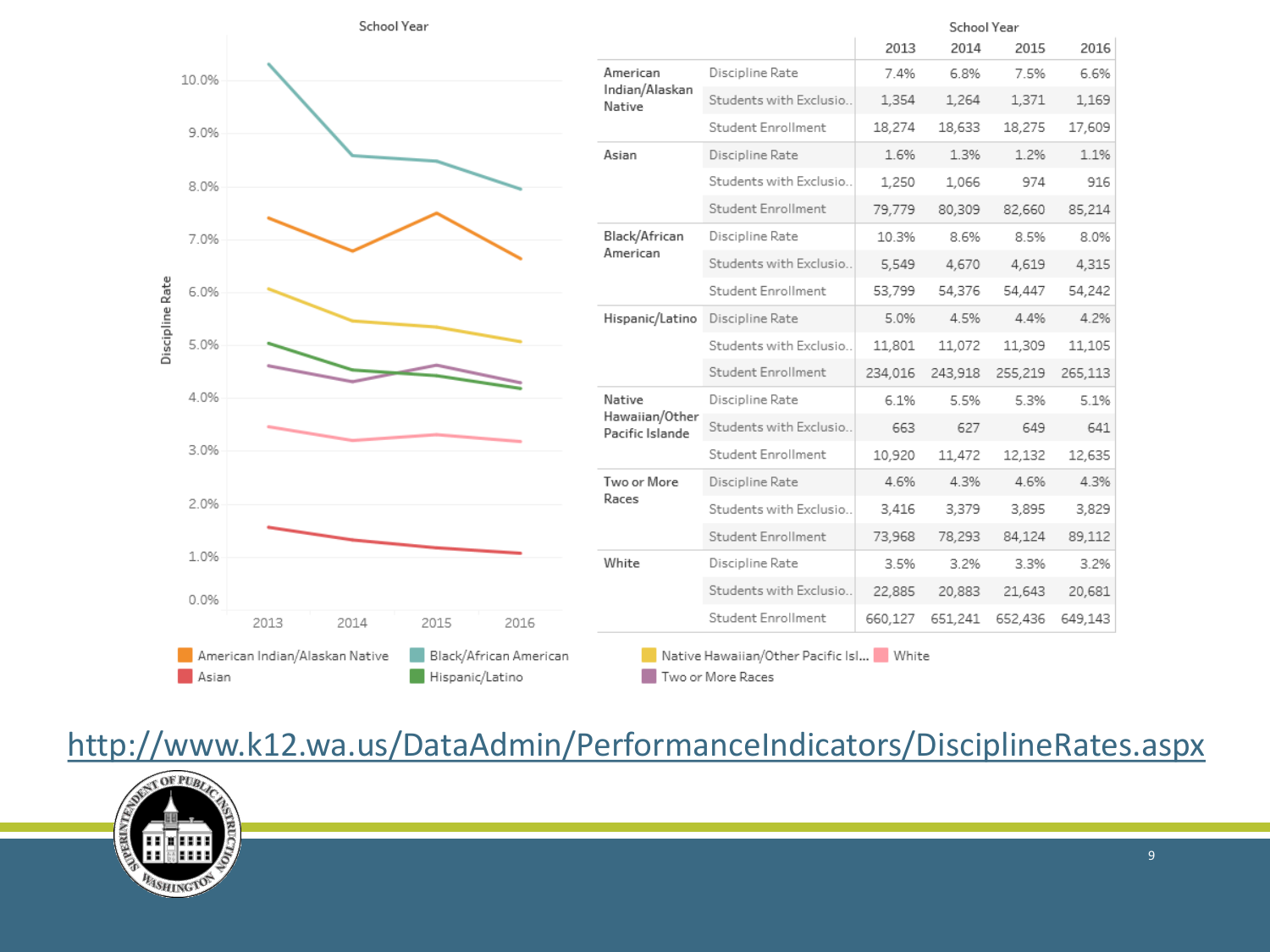### Behavior Menu of Best Practices

2013 legislation directed OSPI to create state menus for ELA, Math, and Behavior

Menus were developed by panels of experts, WSIPP, and OSPI staff and are updated annually by July 1

Third version of the behavior menu was published May 24, 2017

Districts implementing LAP services must use the menus

Under Washington's ESSA plan, schools identified for improvement will be required to use the menus





<http://www.k12.wa.us/menus>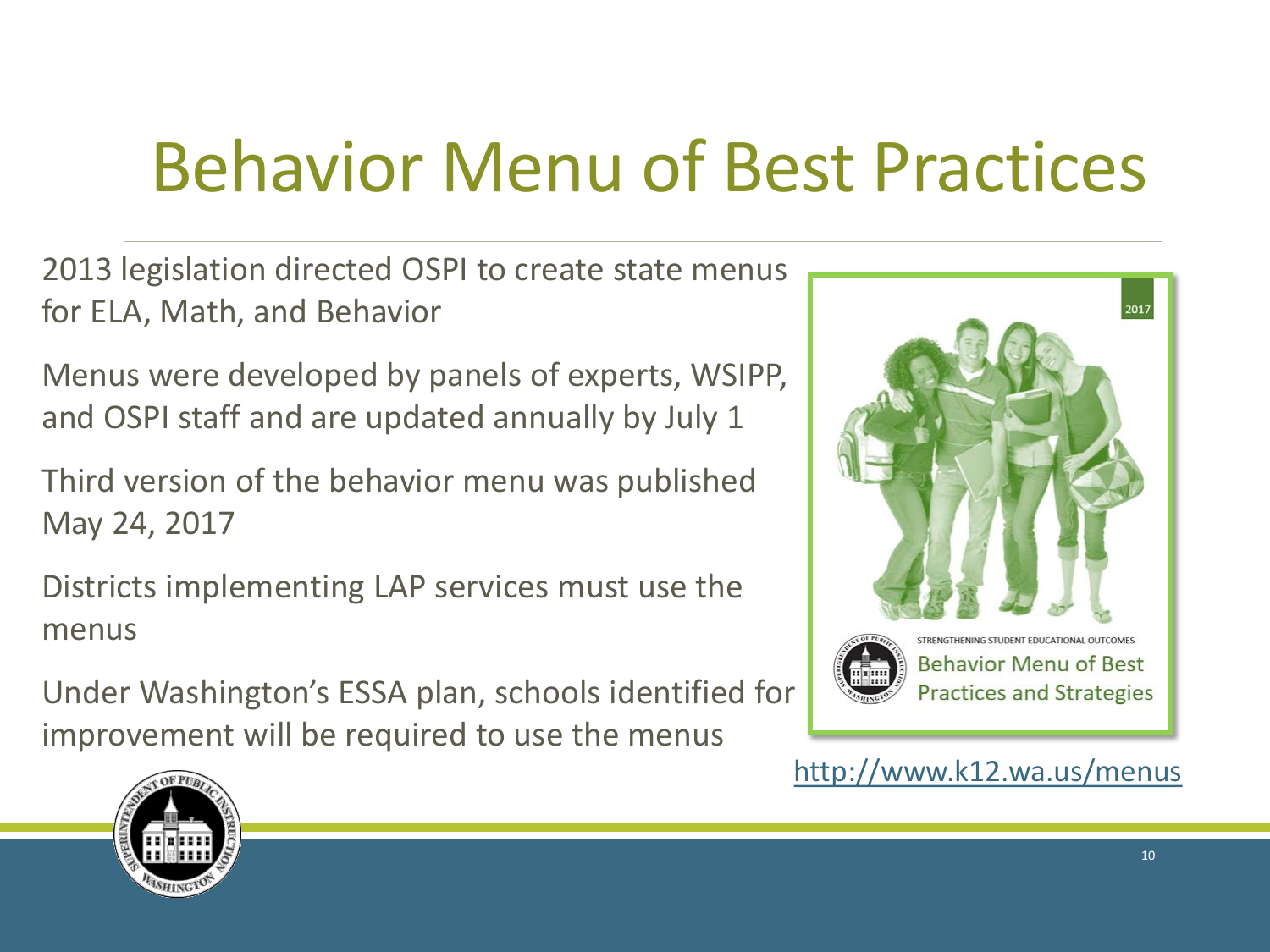### Behavior Menu Organization

Welcome Background Learning Assistance Program Washington State Institute for Public Policy Integrated Student Supports Protocol Multi-Tiered System of Supports Content Philosophy Menu Entries Implementation Appendices

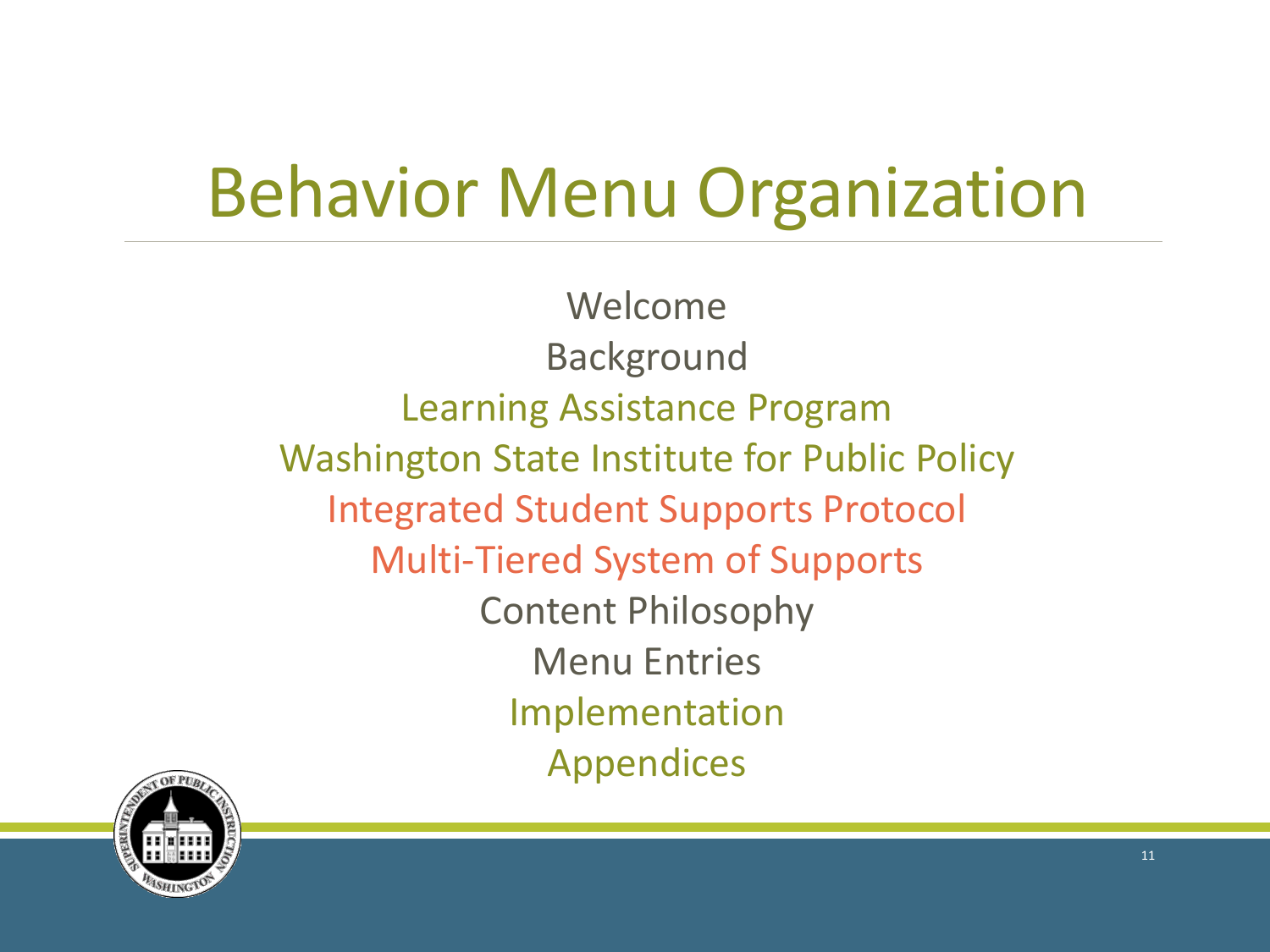#### Behavior Menu Organization: Menu Entries





**Behavior Menu of Best Practices and Strategies** 

#### Student-Centered Practices and Strategies

- Behavioral Health
- Behavior Monitoring
- Mentoring
- Peer Mediation
- Restorative Justice\*\*
- Social Skills Instruction

#### Educator-Focused Practices and Strategies

- Behavior Consultant Teacher/Instructional Coach
- De-escalation
- Professional Learning Communities
- Targeted Professional Learning
- Trauma-Informed Approaches\*\*

#### Transition and Readiness Practices and Strategies

- High School Transition Supports and Credit Retrieval
- Kindergarten Transitions\*

#### Family and Community Practices and Strategies

- Family Engagement\*\*
- School-Community Partnerships

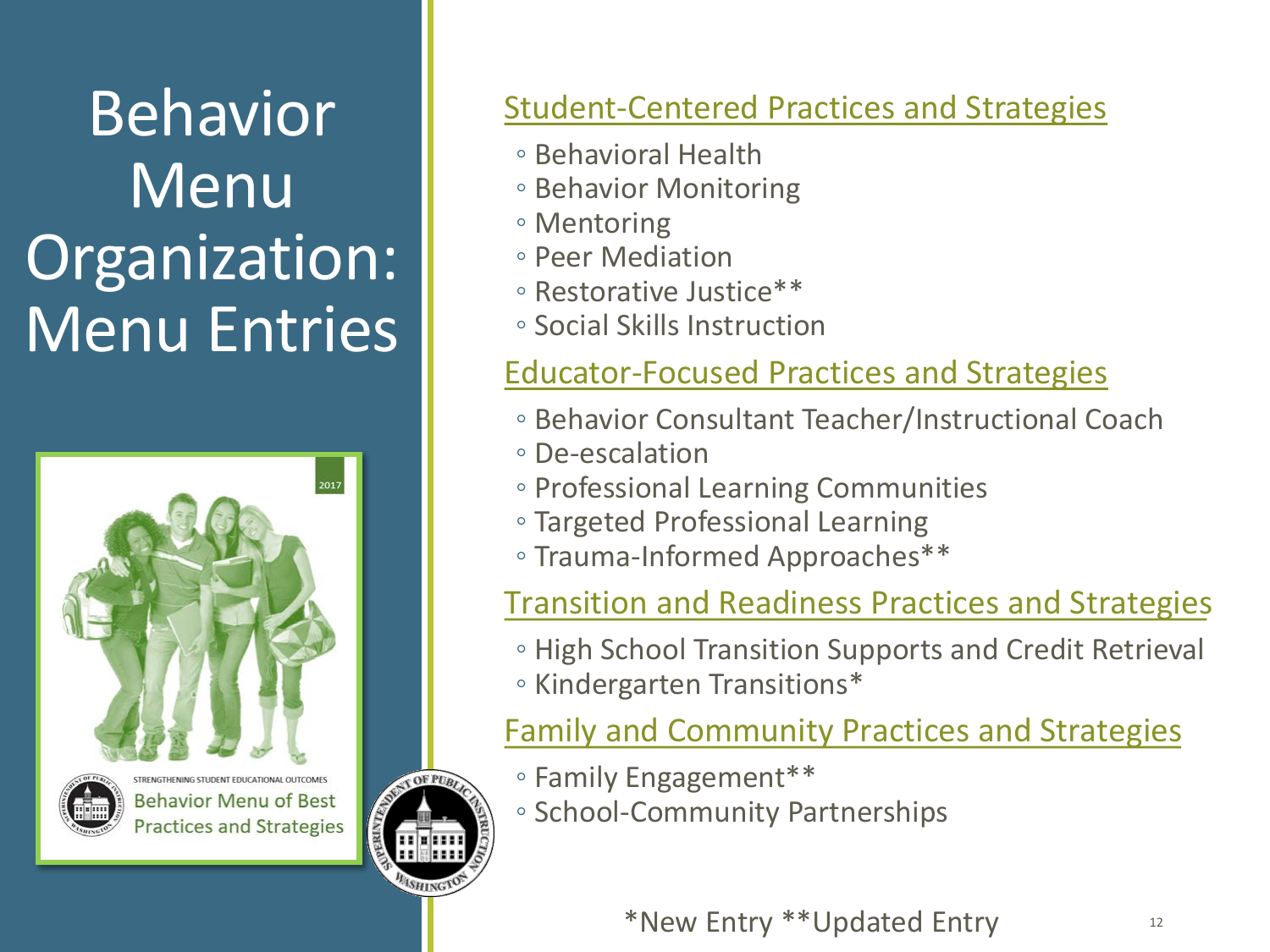# Discipline Training

Purpose: **To support implementation** of discipline policies and procedures under WA State law.

Audience: **All school and district staff** who interact with students, including instructional staff and non-instructional staff.

Timeline: Training modules will be **developed and released in phases** during the 2017–18 school year.

Format: Modules will be made available online in formatting that allows both **in-person and online delivery** of the content.

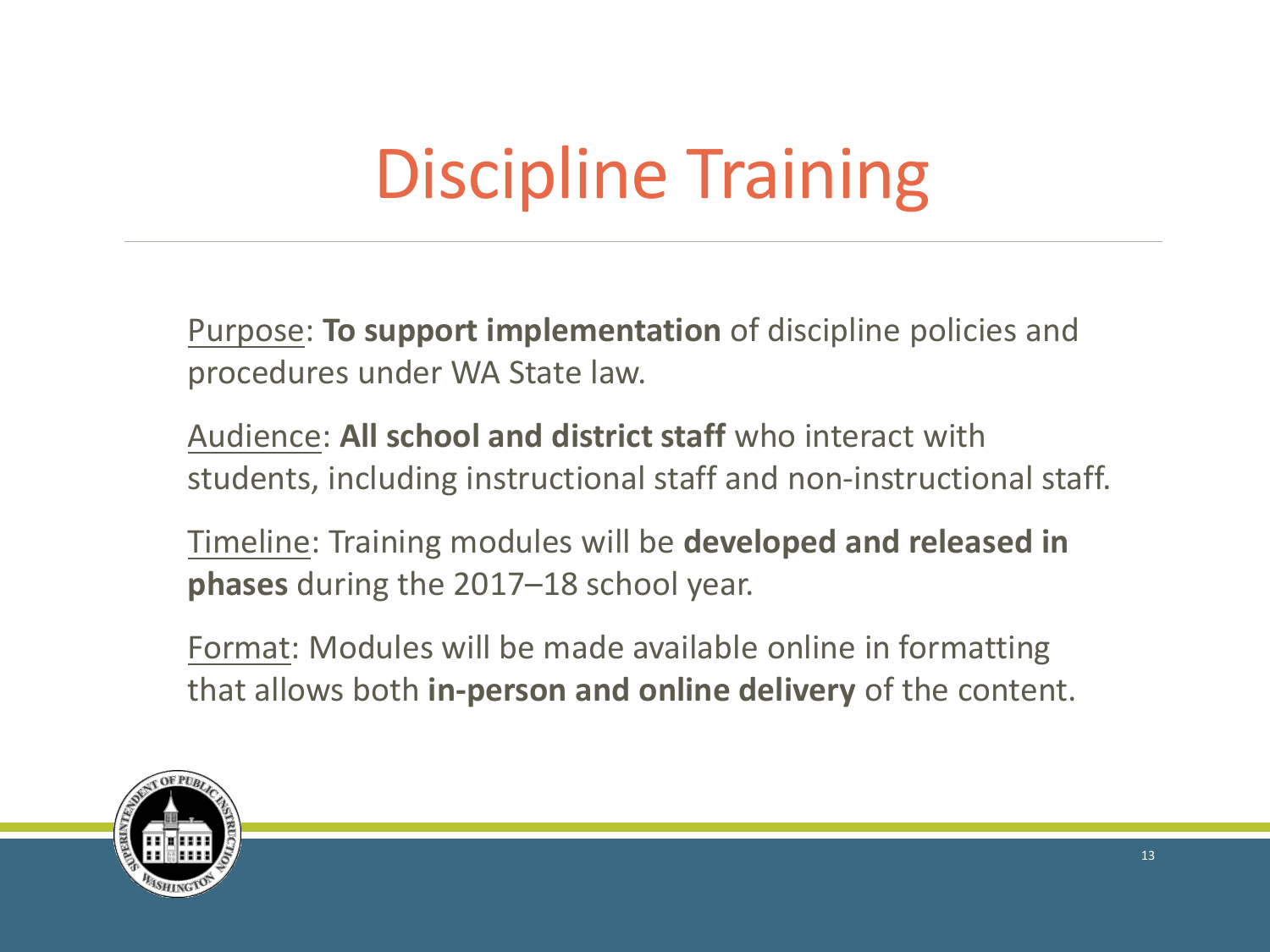## Discipline Training: Content

- The **first module** will provide a foundation for understanding **best practices** in discipline and discipline **laws**.
- **Subsequent modules**  will provide **additional details** regarding the use of data, due process, and other **discipline procedures**.



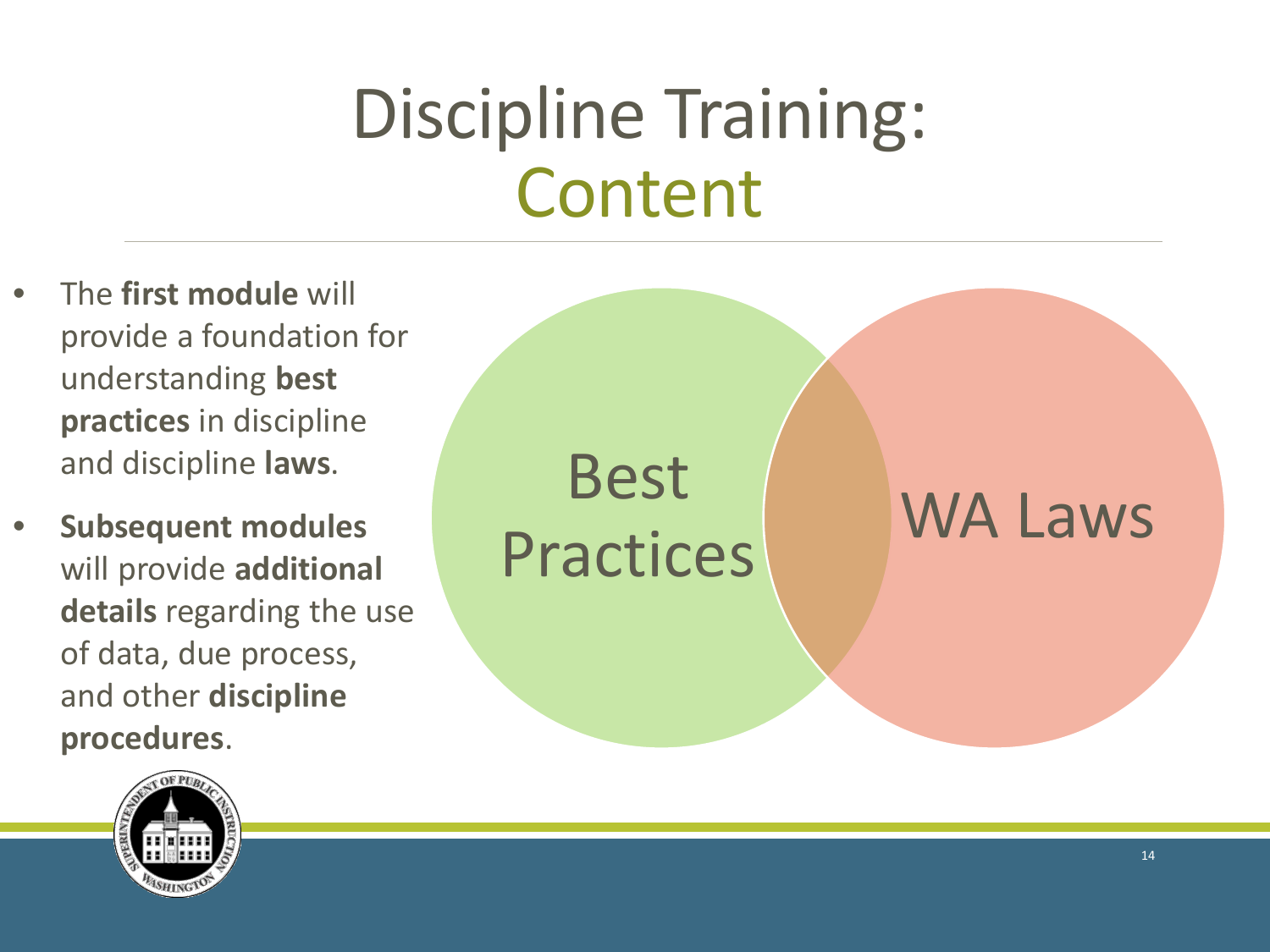## ESSA and Student Discipline

The Every Student Succeeds Act (ESSA):

- requires **state plans** to include how the state will support school districts "to improve school conditions for student learning, including through reducing […] the overuse of discipline practices that remove students from the classroom"
- requires **district plans** to include how the district "will support efforts to reduce the overuse of discipline practices that remove students from the classroom, which may include identifying and supporting schools with high rates of discipline, disaggregated by […] subgroups of students."

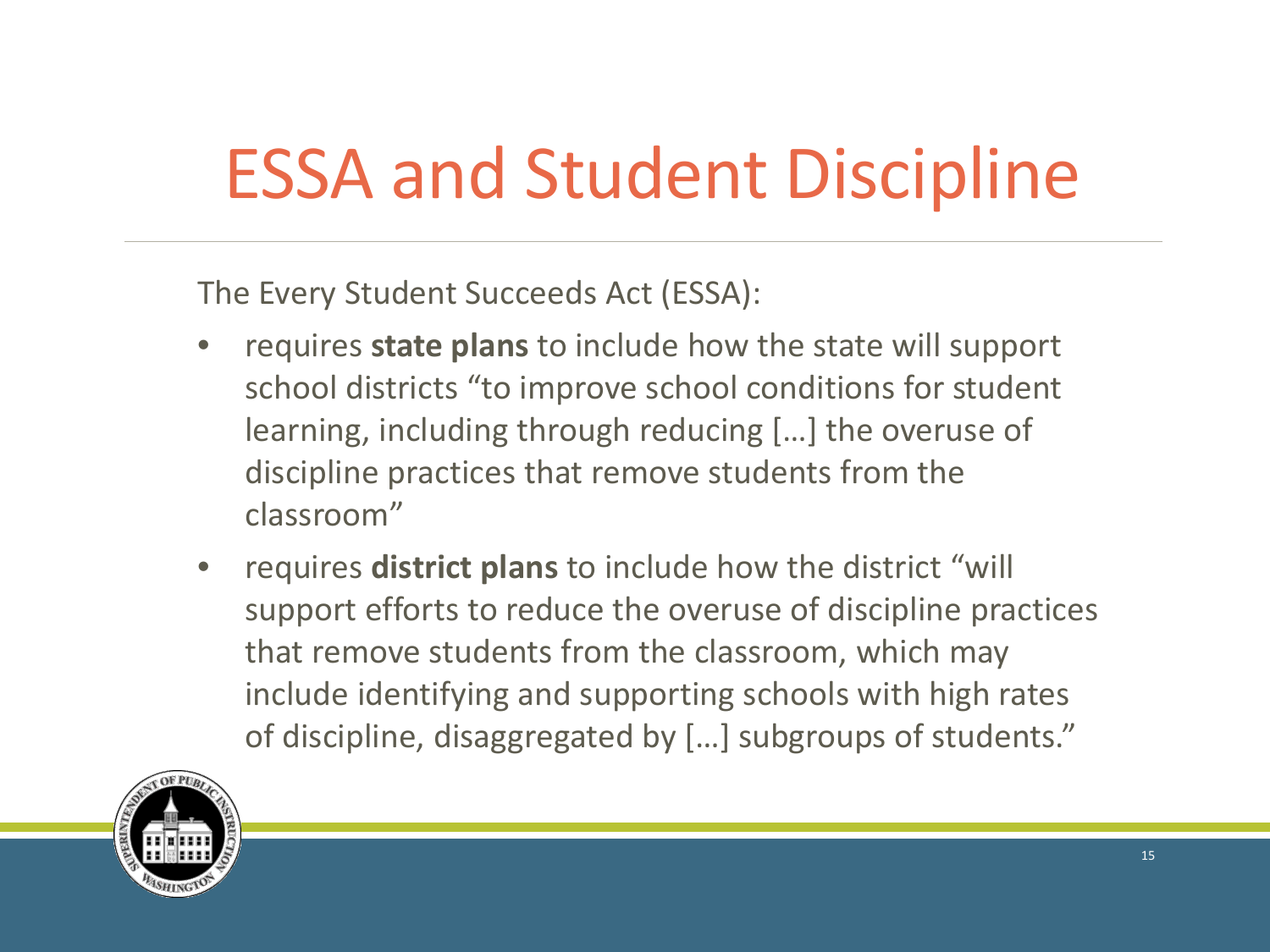# Title I, Part A Annual Plan: Student Discipline Checklist

- District Discipline Point-of Contact
- Assurances regarding implementation of state laws
- Identify data reviewed by types of discipline actions at district and school level
- Approaches used to prevent or address behavior while reducing the use of exclusionary discipline and reducing disproportionality
- District implementation of a Multi-Tiered System of Supports (MTSS) that integrates behavioral supports with other domains
- Professional development for school, district, and contracted staff to (1) support implementation of discipline policies and procedures and (2) provide strategies to prevent and address behavior